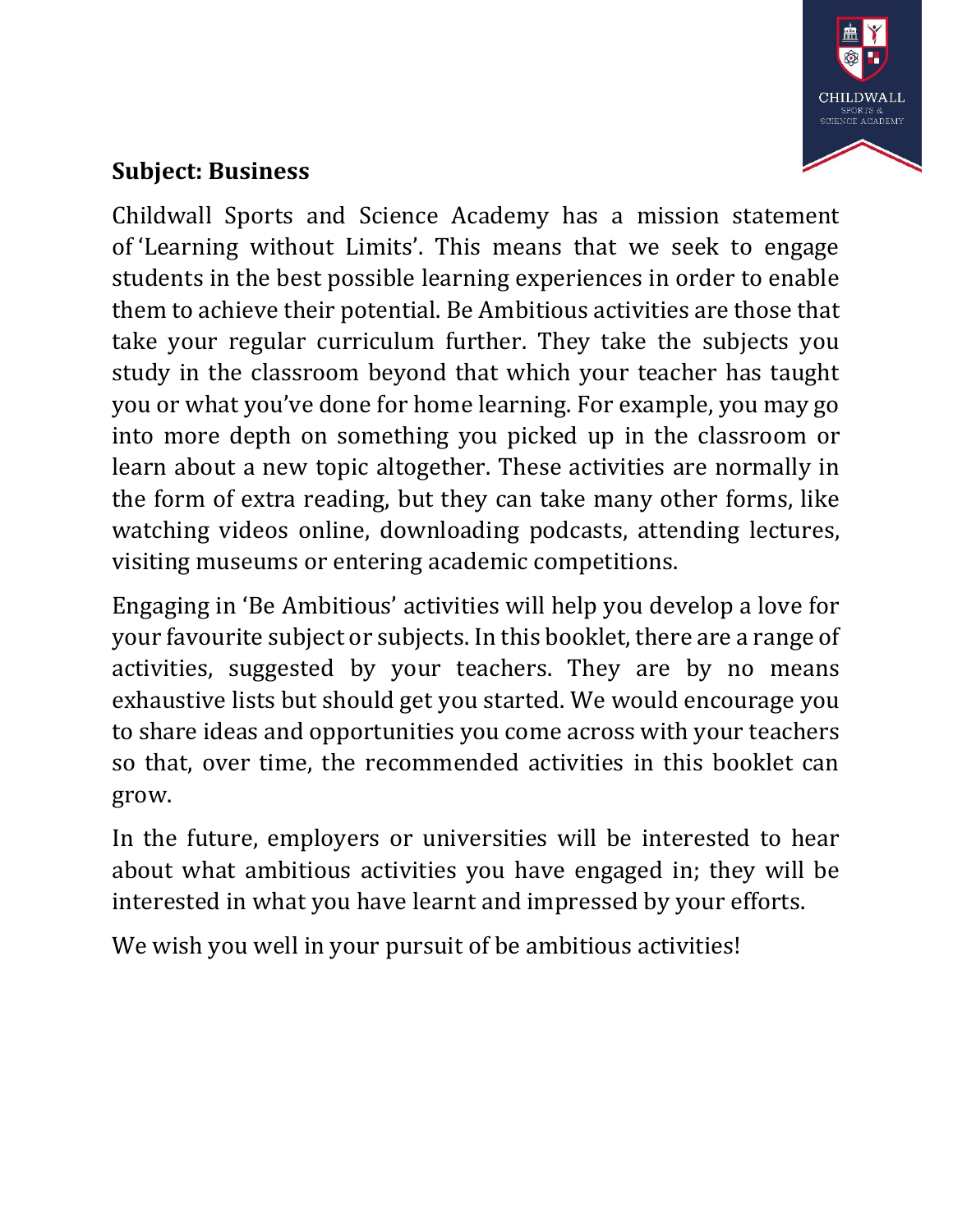## **Key Stage 4**

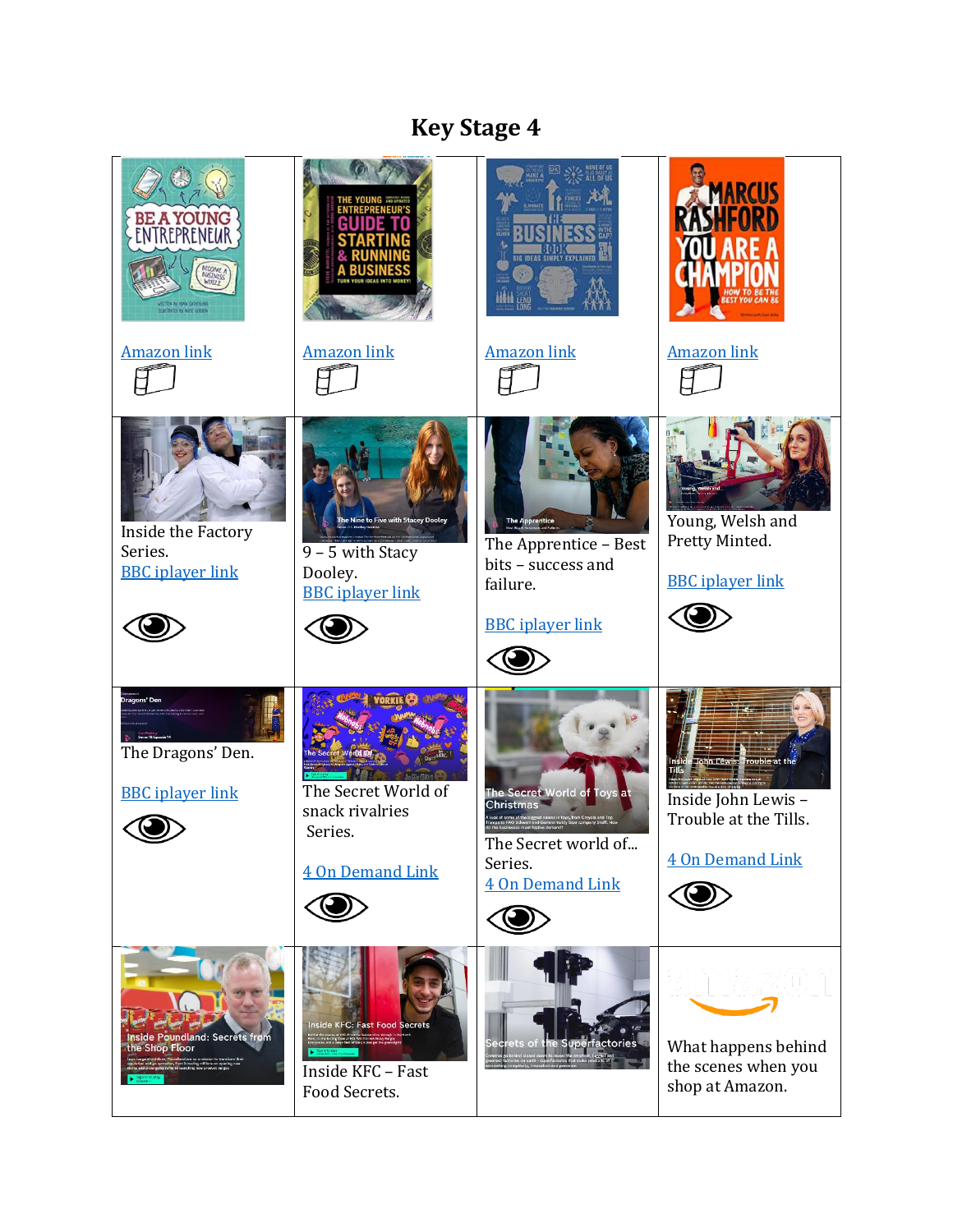



Reading task



Listening task



Watching task

**Writing task** 



Research task



Trip or visit



Creative task



Student-led task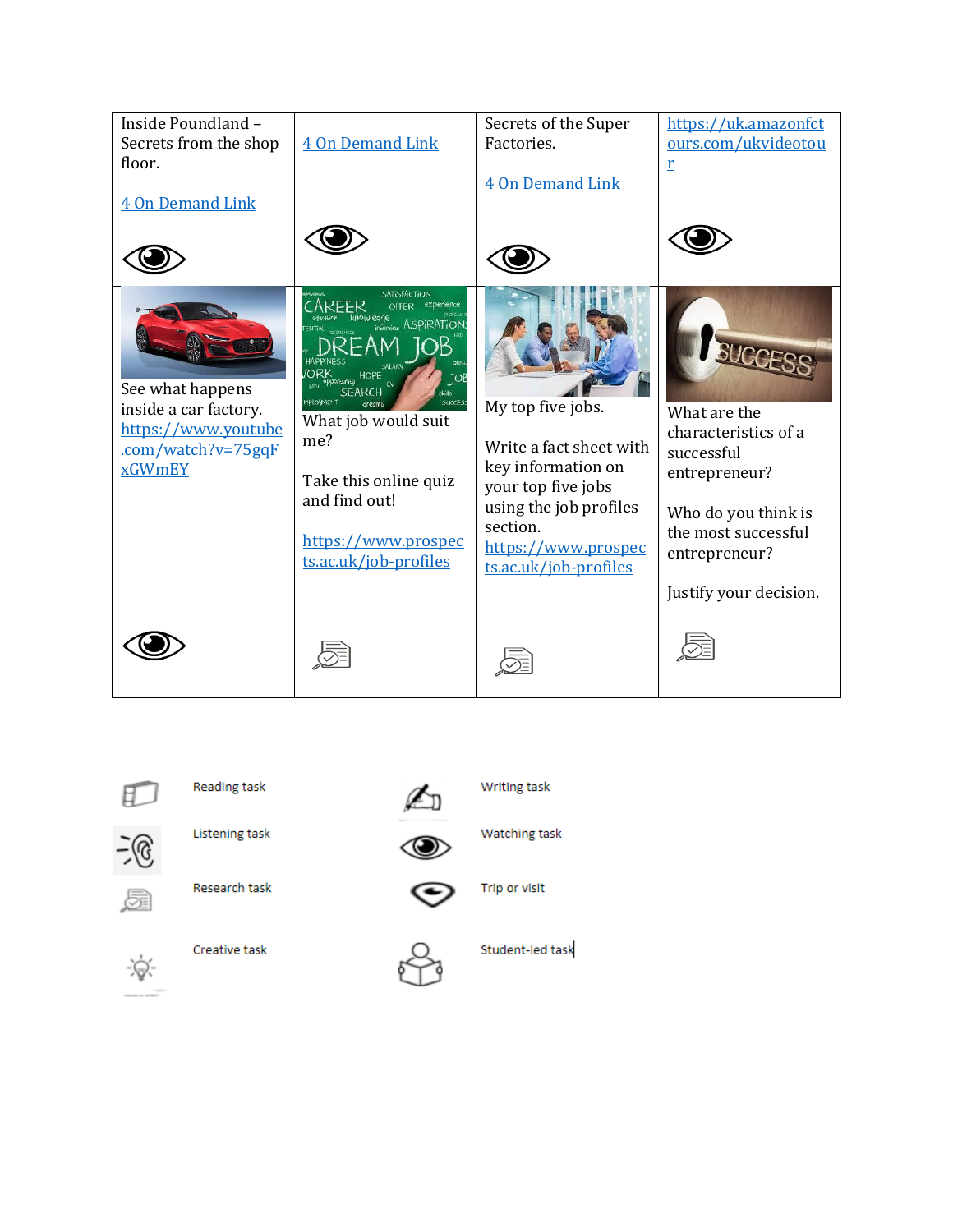## **Key Stage 5**